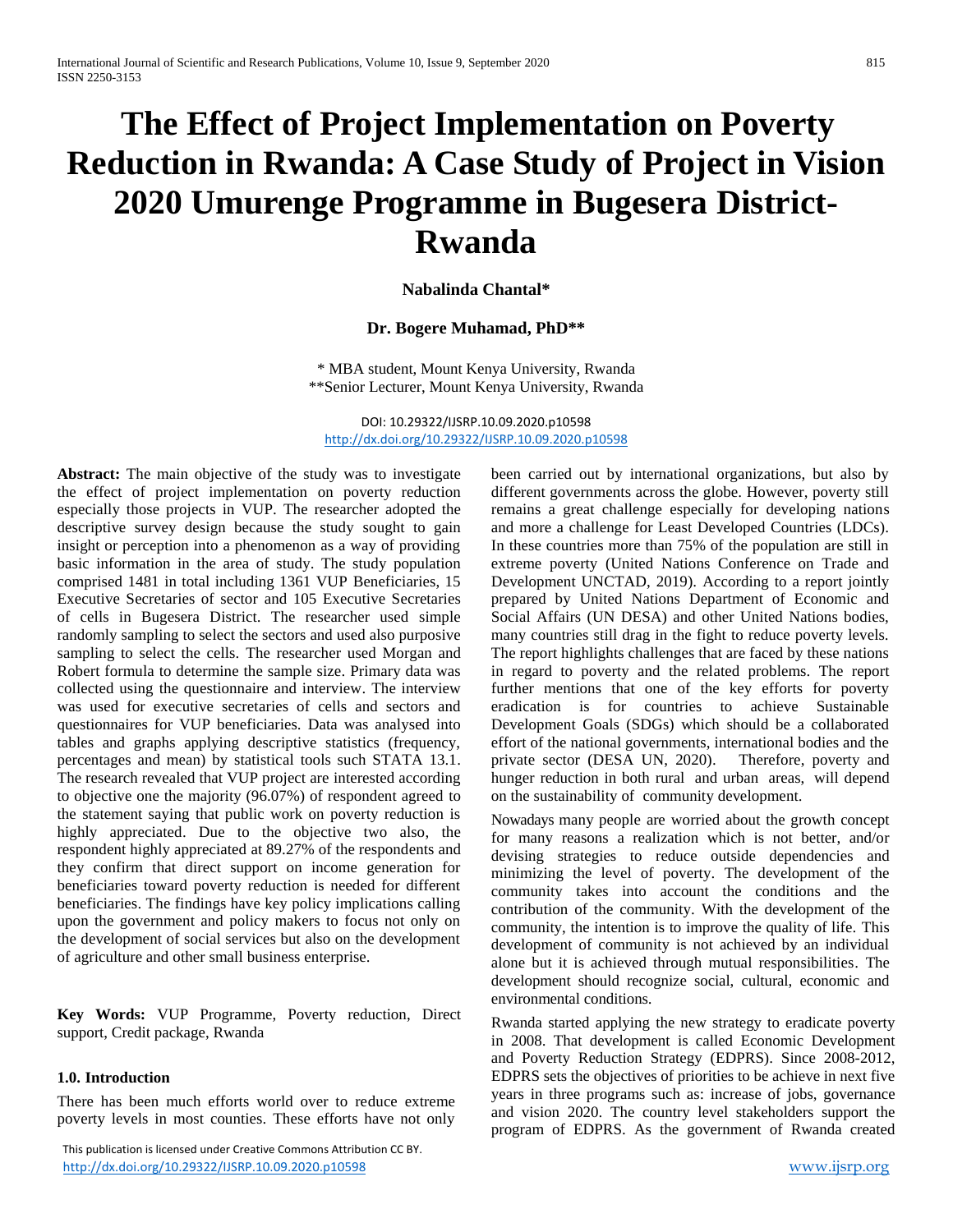International Journal of Scientific and Research Publications, Volume 10, Issue 9, September 2020 816 ISSN 2250-3153

different programs to fight against poverty vision 2020 is the first, EDPRS is the second. All these programs facilitate the achievement of MDGs which lead to the sustainable development (Economic Development and Poverty Reduction Strategy, 2007).

The research in Rwanda shows that the poverty of citizens has root from the destruction of properties as the consequences of 1994 genocide against Tutsi, shortage of land, environmental degradation, etc. Poverty is the problem that goes beyond lack of food, clothes, shelter and social welfare (Bugingo, 2001). In general, development in Rwanda for eradicating poverty is guided under 2020 vision for the development of Rwanda, it presents the key priorities and provides development of Rwanda with the guidance to the future's economic development and poverty reduction strategy to eradicate the barriers for millennium development goals and the country's vision 2020. In fact, " the Vision 2020 Umurenge Program (VUP) has been implemented in Bugesera district to improve living conditions of the population. The researcher investigated the impact of VUP project implementation on poverty reduction to improve the living conditions of the beneficiaries.

Reducing poverty has been a great matter of concern to Rwanda due to the fact of what happened in 1994 of the Genocide against Tutsi. Many infrastructures were destroyed which left the people in rural areas with scarce resources and insecure with housing, food and shelter problems. However, to build successful local rural areas through VUP contribution for accelerated poverty reduction and development in economic growth, agricultural inputs resources on making agricultural growth performance must be available to policy makers (PRSP, 2011).

The people of the Bugesera District still practice poor and/or traditional ways of doing agriculture in their livelihood, where the majority of Bugesera District specifically those of Ngeruka Sector, Rweru Sector, Mwogo Sector, Nyarugenge Sector and Shyara Sector live under poverty line within limited plots. Their capacity was very limited to boost their agricultural practice and production, they depend mainly on agriculture for surviving and remain as the most vulnerable and marginalized people in Rwanda. Progress in poverty reduction and speed economic development, Rwanda is still facing many developmental challenges. The most recent household living conditions survey (the EICV 4) also found that poverty rates vary enormously between provinces and from district to district (Bugingo, 2001).

Poverty is still a big problem in rural compared to the urban area whereby 48.7 % in rural area fall under the line of poverty while only 22.1% in urban area fall under the line of poverty. There is also a big challenge in accessing social amenities and social facilities. EICV 4 shows that Bugesera district ranks  $9<sup>th</sup>$ among the districts whose population fall in the category of poor population. This category represents 47.7% of the population in Bugesera, making up about 173,313 persons. Just over half (52.3%) of the population in Bugesera district is identified as non-poor, 34.3% as poor (excluding extremepoor) and 13.4% as extreme-poor. While compared with other seven districts of Eastern Province, Bugesera District is

 This publication is licensed under Creative Commons Attribution CC BY. <http://dx.doi.org/10.29322/IJSRP.10.09.2020.p10598> [www.ijsrp.org](http://ijsrp.org/)

ranked third by levels of non-poor after Rwamagana and Kayonza districts (National Institute of Statistics, 2013).

The general objective of the study was to establish Impact of project implementation on poverty reduction to promote the living condition of people in Bugesera District, Rwanda. The specific objectives that guided this research were

- i. To identify the roles of public work on poverty reduction in Bugesera District, Rwanda.
- ii. To assess a direct support on income generation for beneficiaries toward poverty reduction in Bugesera District, Rwanda.
- iii. To examine the potential capacity of financial services to eradicate the poverty in Bugesera District, Rwanda.

### **2. LITERATURE REVIEW**

### **2.1 Theoretical Literature**

Poverty is the state in which individuals lack what they need for surviving for example, food, house, clothes, poor water and other facilities (Sen, 1999). If poverty undermines the welfare of people, it should not be seen and keep quiet instead everyone should work hard and be innovative as well as creative to initiate the income generating activities and be responsible for their lives (Goetz, 2003; Goering, Feins, and Richardson, 2003).

On the other hand, if traditionally, some people believe that poverty is hereditary, the government should not keep quiet instead should educate them about the cause of poverty and how to fight against it. Another problem is trying to work traditionally based on the culture for example sticking on agriculture for only consumption, and not participating in international trade therefore the government should sensitize people about the strategies of raising family economy that goes beyond family consumption and think about money provision. Many literatures show that many people fall under the line of poverty without considering how much competent they may be. The problem of poverty is that the families are not satisfied in their needs (Jencks, 2011). Poverty is seen as the results of unemployment or nonproductive jobs.

Rwandan government knows that its institutions apply primordial inspiration on the stability of the society, wealth and the welfare of its populations. The stability of economy of the government depends upon the well-functioning of government entities, civil societies and non-governmental organizations. This way the government of Rwanda tries to enhance the good governance first for sustainable development because without good governance nothing can go smoothly in the country. Today's hindrances of social and economic development in Rwanda are in these categories. The rampage problem of poverty from generations to others. The problems caused by the genocide of 1994 against Tutsi as its consequences such as destruction of infrastructure and loss of properties. Nowadays the government of Rwanda is dealing with the issue of strengthening the power of populations so as to help them come from the line of poverty and achieve the line of wealth these are being done through different programs like EDPRS and VUP (Bugingo, 2001).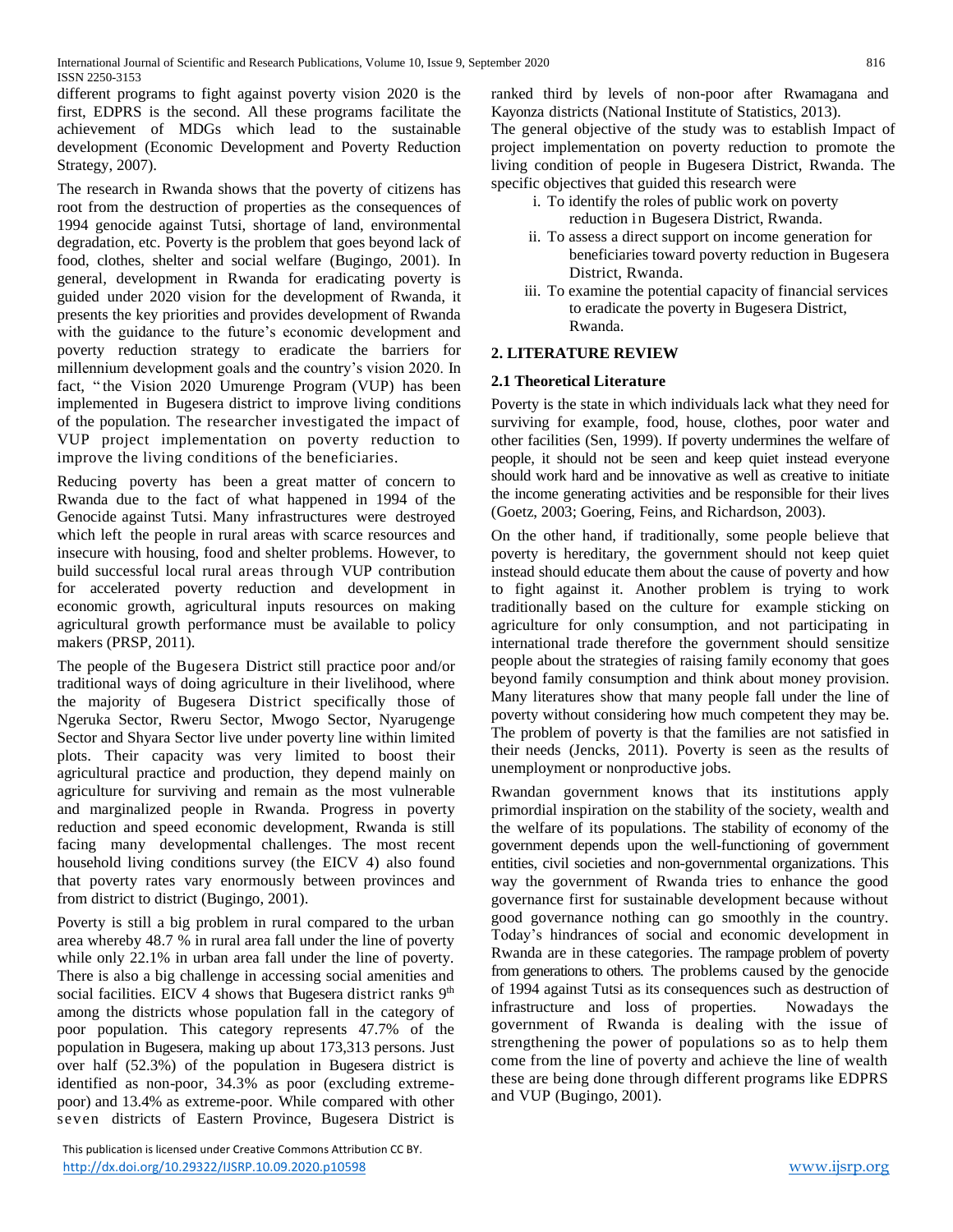### **2.2 Empirical Review**

This is our aspiration as Rwandans to build the government of national unity which is democratic and which ensures the sustainable development of the country. The Rwandan government strives to be successful at both regionally and internationally (Vision 2020, 2000). For attaining this, 2020 vision outlines six intermingling pillars, comprising governance and well-organized State, expert and capable human capital, private sector which are vibrant, in addition to sophisticated agriculture and modern livestock 2020 vision is the results of the national consultative held from 1997-2000.

This negotiation included different citizens of Rwanda from different domains, such as civil society, political leaders, members of different political leaders and other consultative (vision 2020, 2000). Community works are used as the strategies to enhance community assets without spending a lot of money. As we have private land ownership is in Rwanda, the public works are mostly done on the land belongs to the government. The community work should benefit the whole society without discrimination.

The government should set the strategies to eradicate poverty. These strategies include the well use of scarce resources and work hard to increase the available resources.Therefore, the government should high the manpower who are able to use and train others to use resources well, and who can encourage creativity among people.

EDPRS is considered as a process and as well as document. First of all EDPRSS outlines, the objectives and the policies for the country development (2008-2012). It provides a map of government, the partners and the private sectors. It shows where the government of Rwanda wants to achieve and the needs for achieving there.

The EDPRS is broken into 2 (two) ways. At the first the strategies redefine the country's economy. At second, the strategies explain the ways in which we can do things in Rwanda. Particularly the case for consolidating and extending of decentralization of public. The also considered the role of private sector in growth acceleration in order to reduce poverty (EDPRS, 2007).

The EDPRS allocates the necessity for accelerating the growth to make employment and increase exports. This will be achieved through ambitions, the quality of the public investment program and this aimed to reduce the price of business. This will create the strong incentives for private sectors so as to improve its investment in the coming years. With 2/3 of the population aged below 25 (twenty-five) years. Mainly the emphasis was on creating opportunities for young population.

2020 vision Umurenge is a decentralized and integrated rural development program intended to make poverty reduction acceleration in Rwanda. This was recently tried in the thirty sectors of the country. The 2020 vision Umurenge program (VUP) utilizes present system of decentralization and influences monetary and technical assistance to accelerate the level of reduction of poverty. The target is to eradicate the dangerous poverty.

### **2.3 Theoretical Framework**

VUP's theories presents the overall goal of the programme, that is, to contribute to reduced income poverty and inequality levels in Rwanda. It also presents the programmer's purpose which is to quicken the poverty reduction levels in targeted VUP sectors. As previously noted, the framework is based on the theory of change of VUP that uses programme components to support people living in extreme poverty in order for them to eventually graduate out of poverty, thus reducing the overall extreme poverty level in the country.

However, specific outcomes, or results for each programme and operational component could be elaborated to allow for evaluation at a level higher than outputs and to better consider the overall desired impact of each component and area of VUP. Further, the framework with 2009/2010 progress does not include performance data for some of the key outputs, in particular due to an unavailability of information not only at National level, even for the region level.

The output level of the VUP's theories framework is well formulated and the indicators developed provide adequate measurement for quantitative information. More qualitative information about programme delivery and effectiveness is needed and indicators should be reflecting both annual and end-line targets. Further, a risk analysis and inclusion of key assumptions should be conducted in order to mitigate potential risks (World Bank, 2003).

Although some of the outputs can be achieved, the VUP framework does not clearly link this with addressing the causes of poverty. In particular, problems such as mindset, capacity building and training, sensitization, participation and ownership, collaboration between actors and interface management are not explicitly expressed in the VUP framework. This can hamper sustainability of VUP"s achievements. There should be a consideration of the causes of poverty within VUP communities such as low capacity of beneficiaries, financial illiteracy and cultural hindrances (such as the perception that taking credit is a sign of economic weakness, or the economic exclusion of women, etc). Although this has been discussed elsewhere, some of these causes and challenges was more explicitly elaborated in the logical framework.

The framework was also need to consider the sustainability of outcomes. In particular, how to make sure that the achievements will continue to manifest themselves over a long period of time without VUP. This was considered VUP's exit strategy, which is lacking from the program altogether. Without a sustainable exit strategy, VUP achievements could be severely threatened.

### **2.5. Conceptual framework**

This links the variables in the study at abstract level. The "conceptual framework" is a graphic presentation of the interrelationships of the variables at play Newton (2001). The following conceptual framework illustrates different variables involved in this study.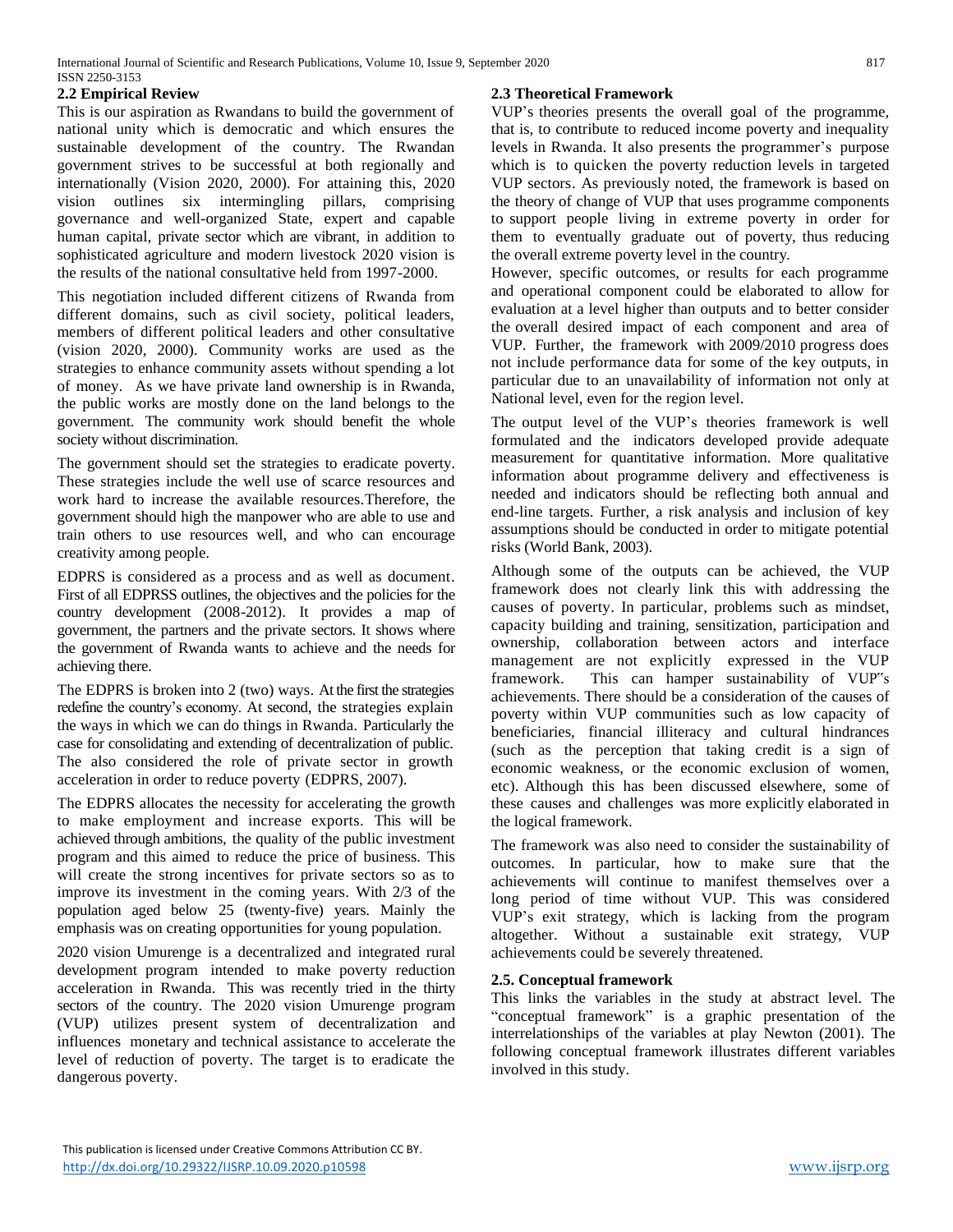

### **Figure 1: Conceptual Framework Source: Researcher, 2020**

The figure shows the three main components of the project where VUP aims to see beneficiaries move from category 1 and 2 of ubudehe to higher categories, demonstrating a decrease in poverty levels. The three components' programme are not automatically reciprocally exclusive. For example public works can be complemented with credit packages through financial services (FS). One of the purposes of FS is to allow participants to develop their own projects that will eventually be self-sustainable and enable them to graduate out of extreme poverty. Although participants could be engaged in FS and PW or DS, they are only able to be engaged in PW or DS, not both at the same time.

Each component is analyzed separately to allow for an understanding of the most effective programme component to the graduation of beneficiaries. In addition, VUP makes a distinction among household and household members. Eligibility depends on household membership, rather than being the head of household. This is important in order to fitin the females and young who present the main productive capacities but may not be the head of families. The components of the programme should be implemented in the project, which are intended and coordinated at Umurenge level and put into practice at village level. All components and program of the project linked to specialists at the level of the sector who gives the strategic orientations, in addition to basic technical standards and policies.

### **3. RESEARCH METHODOLOGY**

### **3.1. Research design and Population**

Mitchell and Jolley (2012) recommended the descriptive survey design for the study whereby behaviors, thoughts, opinions and comments on the issues under investigation. In this present study the descriptive survey was chosen due to the objectives of the study. The study population comprised 1481 in total including 105 Executive Secretaries (E.S) Cell, 15 E.S Sector and 1361 VUP beneficiaries means each sector provided about 90 VUP beneficiaries.

### **3.2. Sample design**

The researcher chose the zone purposively and used simple randomly sampling to select the sectors in Bugesera District; the technique that was used to select the cell implementing the VUP program is called simple stratified. Stratified sampling gave all cells equal chance to participate in the study.

According to Mugenda (2008), at least 11 percent the population is enough for descriptive survey study. Representatives of E.S cells of selected cells was purposively selected to yield 105E.S cells. This technique of sampling was used by the researcher based on the experience, qualities, knowledge of the all executive secretary to provide virtue information. The purposive sampling or judgment sampling technique is the deliberate choices of researcher due to the qualities the respondents possess (Bernard, 2002). Executive secretaries' representatives regularly participate in the VUP planning and management and that issue of poverty reduction. They will be often used by the researcher to deal with and handle different issues of poverty reduction through VUP components raised in the district.

Purposive sampling technique was used to select sector where the VUP is implemented such Ngeruka Sector, Kamabuye Sector and Rweru Sector from all sectors in Bugesera District. The number respondents were sampled using the Robert and Morgan (1970) technique which employs the Robert and Morgan's table that is generated from the sampling formula:

$$
n = \frac{\chi^2 NP(1 - P)}{d^2 (N - 1) + \chi^2 P(1 - P)} = \frac{3.841 * 1481 * 0.5 * 0.5}{0.05^2 * 1480 + 3.841 * 0.5 * 0.5} \approx 305
$$

 $n =$  sample size that is necessary

 $\chi^2$  = the table value of chi-square for 1 degree of freedom at the desired confidence level (3.841).

 $N =$  the population size.

 $P =$  the population proportion (assumed to be 0.50 since this would provide the maximum Sample size).

 $d =$  the degree of accuracy expressed as a proportion (0.05).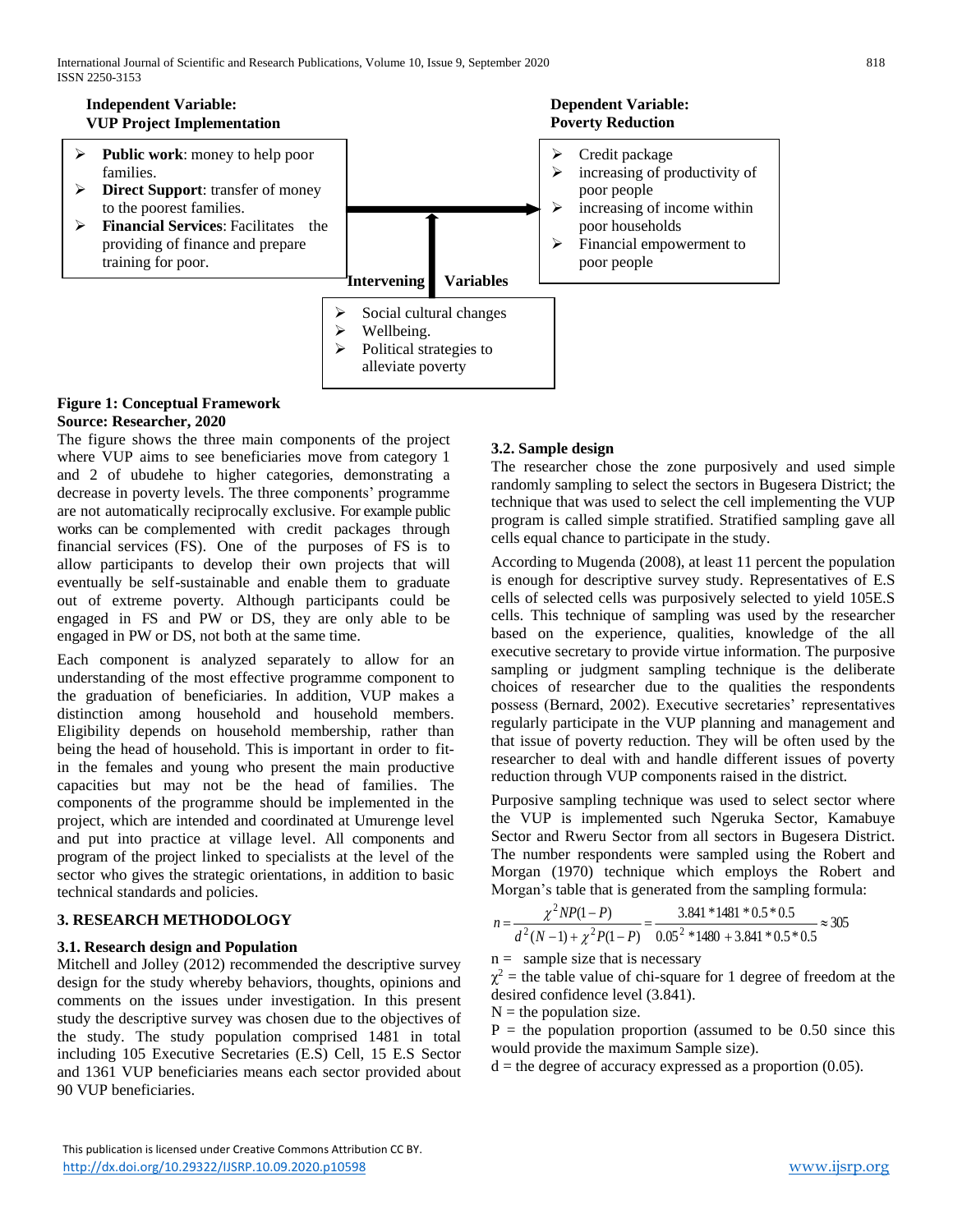| Table 1. Talgettu population and sample size |                    |  |  |  |  |  |
|----------------------------------------------|--------------------|--|--|--|--|--|
| <b>Targeted Population</b>                   | <b>Sample Size</b> |  |  |  |  |  |
|                                              |                    |  |  |  |  |  |
| 15                                           |                    |  |  |  |  |  |
| 105                                          | 21                 |  |  |  |  |  |
| 1361                                         | 281                |  |  |  |  |  |
| 1481                                         | 305                |  |  |  |  |  |
|                                              |                    |  |  |  |  |  |

|  |  | Table 1: Targeted population and sample size |  |
|--|--|----------------------------------------------|--|
|--|--|----------------------------------------------|--|

**Source: Researcher, 2019**

### **3.3. Data Collection and Analysis**

Data collection method is the systematic and exact method of collecting the relevant information comparing to the purpose of the study, to address the objectives of the study, and research questions or hypotheses (Burns & Grove, 1993). The researcher used the combined method that consisted of structured questionnaire and interview. Majority were not able to read and interpret items on questionnaire which were set in English. The researcher therefore translated English into Kinyarwanda to make them understand clearly every item on the questionnaire for VUP beneficiaries. Another way used to get data from the executive secretaries is interview (E.S) because their number is limited.

These structured questionnaires were administered to this category of respondents whose views, opinions and attitudes on how the VUP components affect the poverty reduction to promote the living condition of poorest people in Bugesera district (Kothari, 2004). The questionnaire is also appreciated as **Table 2: Gender of the Respondents** 

**Gender VUP Beneficiaries E.S Sector E.S Cells Total Percentage**  Male 124 3 14 141 46.22 Female 157 0 7 164 53.78

As shown in Table 2 the respondents to the side of respondents were given equal chance and the male were 141 of 305 equals 46.22% while female respondents were 164 of 305 equals to 53.78%. This means that the gender was ensured by the researcher during the "research."

### **VUP Beneficiary Categories**

All VUP beneficiaries are involved in the study, the selection was based on the knowledge, their motivation for VUP activities and period working with the Vision 2020 Umurenge Programme. There are 4 categories of VUP Beneficiaries like "Absolutely poorer (Umutindi nyakujya), Very Poor (Umutindi), Poor (Umukene), Resourceful poor (Umukene wifashije". The study set to gather information on the categories of VUP Beneficiaries of participants. The outcomes are recorded in Figure 2.

As shown in Figure 2, those who were classified as absolutely poor were 107, those very poor were 103 while 42 were poor and 25 resourceful poor.



appropriate to the local authorities. Therefore, it was used to obtain the supplementing information from the local authorities. The purpose of interview was to elicit information that supplemented the data to be gathered through questionnaires.

it was easily used on a large number of subjects. The questionnaire has composed of closed-ended questions. Likert Scale questions was used to measure extent of agreement or

Quantitative data from the questionnaires was examined by descriptive statistics which include frequencies, percentages by using statistical tools like Stata 13.1

### **4. RESEARCH FINDINGS AND DISCUSSIONS**

The findings from the study established that 100% VUP Beneficiaries of questionnaires were returned. The researcher managed to interview 3 E.S Sector and 21 E.S Cells interviewed in the selected sectors and cells.

### **4.1. Demographic characteristics of respondents**

The section shows the background of the respondents according to their categories such as age, education level, family status, gender. The total number of the respondents was 305 and they were made of 3 E.S Sector, 21 E.S Cells and 281 VUP Beneficiaries.

Table 4.1 represented the spreading of 281 VUP beneficiaries and 3 E.S Sector and 21 E.S Cells provided to them by their sex.



### **Figure 2: VUP Beneficiaries Categories Source: field research, 2019**

### **4.2 Presentation of findings**

### **4.2.1 Public works towards poverty reduction**

The first objective was stated on the roles of public work on poverty reduction in this study, during the data collection ,the majority (96.07%) of participants was agreed with the statement saying about the how the public work had impacted their life to increase their standards of living, 1.77% of the respondents did not want to provide information to the statement about the roles of public work on their everyday life, 3.1% of respondents was disagree with the statement and due the time, most of sample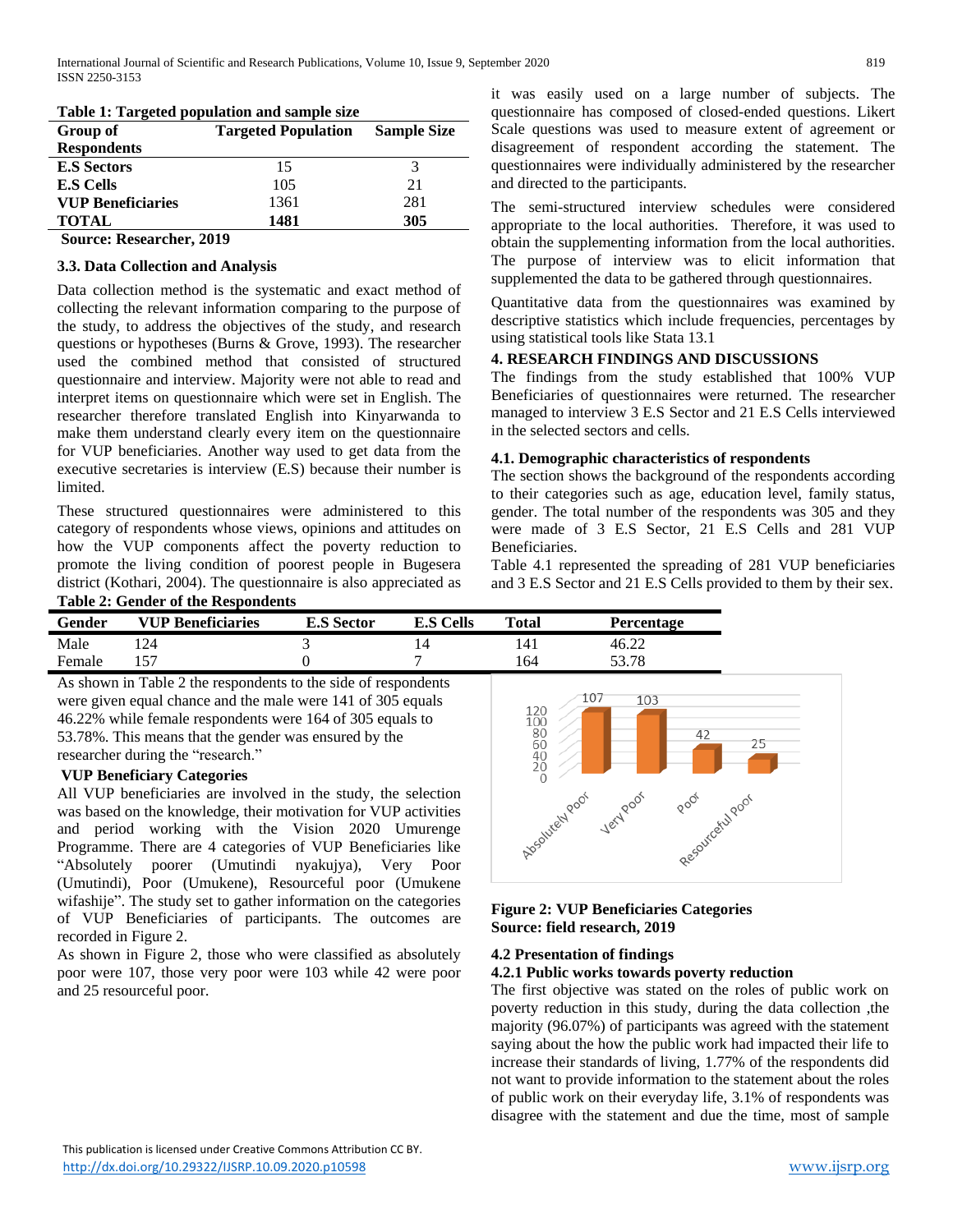population has past more than one year as VUP beneficiaries. **Table 3: The responses from respondent on objective 1**

| <b>Statement</b>                        |      | <b>SD</b>     |                |               |                |               |      |               |      | SА            |  |
|-----------------------------------------|------|---------------|----------------|---------------|----------------|---------------|------|---------------|------|---------------|--|
|                                         | frea | $\frac{6}{9}$ | frea           | $\frac{6}{9}$ | frea           | $\frac{0}{0}$ | frea | $\frac{6}{9}$ | frea | $\frac{6}{6}$ |  |
| The public work fit in the economies    |      | 0.71          | $\overline{4}$ | 1.42          | 5              | 1.77          | 56   | 19.92         | 214  | 76.15         |  |
| development for beneficiaries           |      |               |                |               |                |               |      |               |      |               |  |
| The public work provide the income      |      | l.06          |                | 1.77          | $\mathfrak{D}$ | 0.77          | 112  | 39.85         | 160  | 56.93         |  |
| generation toward poverty reduction     |      |               |                |               |                |               |      |               |      |               |  |
| public<br>The<br>work<br>implementation | -10  | 3.55          |                | 2.84          | 4              | 1.42          | 107  | 38.07         | 152  | 54.09         |  |
| Participate in poverty reduction        |      |               |                |               |                |               |      |               |      |               |  |

### **Source: field research, 2019**

Due to their time spent in VUP activities the majority (83%) indicated the clear roles of public work for their condition of living and they increased the income individually especially payments of mutual de santé, meals number and components increase, saving on account in Umurenge SACCO, payment of school fees for their children



### **Table 4: Distribution of respondents toward direct support**

#### **Statement SD % D % N % A % SA %** The Direct support fit in the economies development for beneficiaries 5 | 1.64 | 8 | 2.62 | 4 | 1.31 | 27 | 8.85 | 261 | 85.57 The direct support provide the income generation toward poverty reduction 7 2.30 6 1.97 0 0 81 26.56 211 69.18 The direct support implementation Participate in poverty reduction 8 2.62 9 2.95 2 0.66 93 30.49 193 63.28

### **Source: Researcher, 2019**

The sample was distributed among VUP components as follows: 32% in Financial Services, 37% of Public Works and 31% of Direct Support. Figure 3 shows that VUP components were equal distributed from 2015-2017 on averages, which represent long-term cycles of poverty reduction process among them. With the statement mentioned above the direct support provide the changes of income received from VUP activities toward the beneficiaries.

**Figure 3: Direct supports as VUP component and their Distribution beneficiaries for poverty reduction**



### **4.2.3 Financial service improves standards of living of Beneficiaries**

### **Figure 2: the roles of public work on VUP Beneficiaries Source: field research, 2019**

### **4.2.2 Impact of Direct support on VUP Beneficiaries for reduction of poverty**

The objective two was to determine the outcome of direct support on income generation for beneficiaries toward poverty reduction**,** the majority (85.57%) respondents strongly agreed with the statement on how the direct support provide the income generation toward poverty reduction to the beneficiaries and the 2.62 % disagreed and 1.64% strongly disagreed with the statement and 1.31% was neutral to the statement but all respondent clearly stating that the direct support from VUP and the result from the participants are shown in Table 4.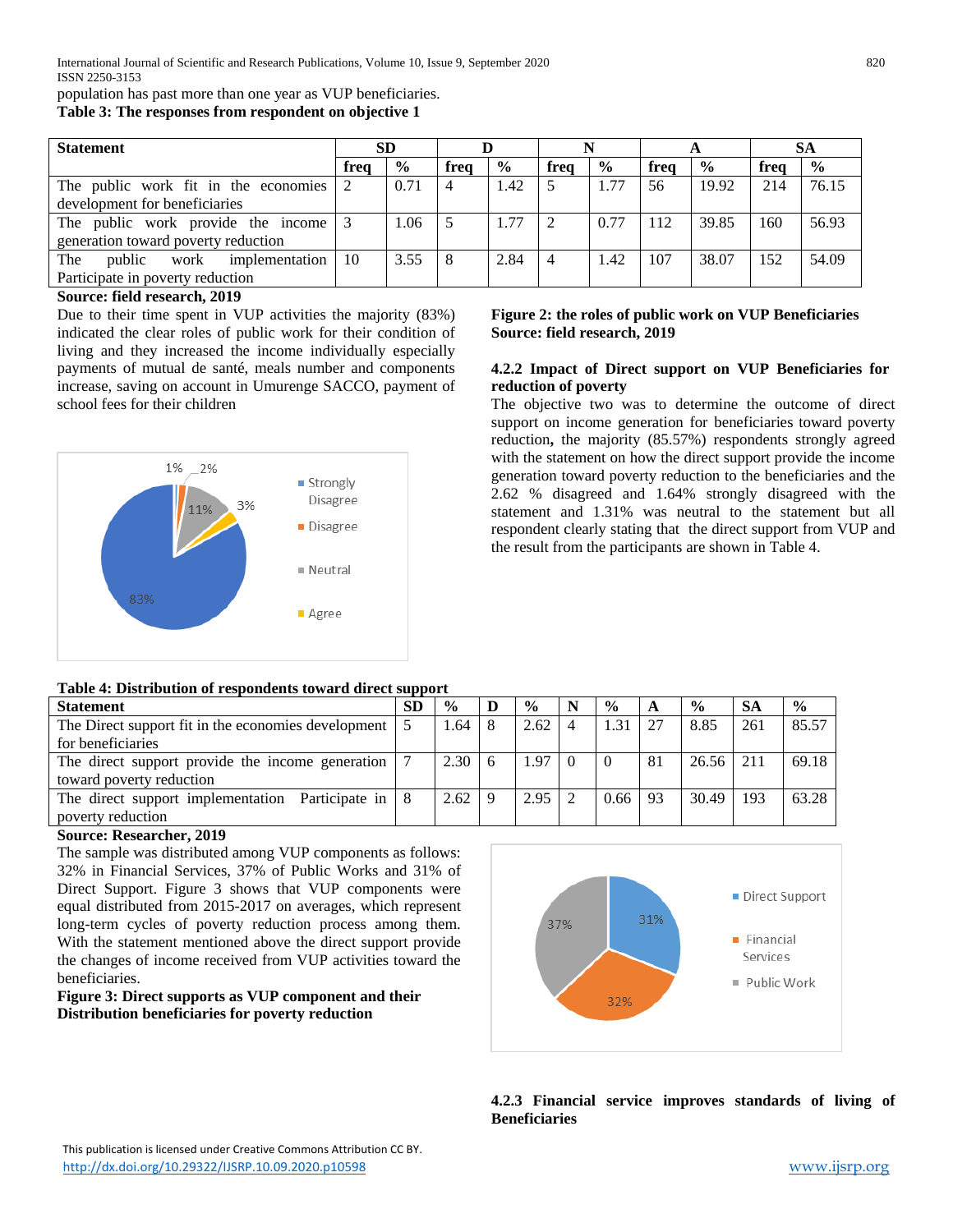The objective three was to examine the potential capacity of financial service to eradicate the poverty and the participants indicated that they were aware of the program and stated they were improved the welfare of their families due to financial services from VUP Programme and through this service they shown the asset gained like Payment of mutuel de Sante , Saving on account in Umurenge Sacco for their economic **Table 5: Table Improvement of assets**

development, School fees payment, Family house renovation, Land purchase, New house building, Meals number and component increase, medical healthcare as it is indicated in Table 5 and indicated that the beneficiaries who were categorized as destitute have graduated to the next level of poorest because they have acquired some assets. Data collected present the situation in Table 5.

| No.            | <b>Assets gained</b>                        | Percentage |
|----------------|---------------------------------------------|------------|
|                | Payment of mutual de Sante                  | 89         |
|                | Meals number and component increase         | 81         |
| 3              | Saving on account in Umurenge Sacco         | 100        |
| $\overline{4}$ | School fees payment                         | 63         |
|                | Animal husbandry                            | 51         |
| 6              | Land purchase                               | 19         |
|                | Family house renovation                     | 39         |
| 8              | New house building                          | 21         |
|                | Others (small business, purchase of bicycle | 13         |

### **Source: Field research, 2019**

Giving fund to the poorer was suggested as the way to eradicate poverty and increase economic development of the country. Researcher suggested the combination of funding and poverty reduction strategies should be most appropriate. Saving is exhilarated and unpaid, so it is regarded as a private matter, but beneficiary testimonies indicated that people are saving on their accounts. Savings included buying assets, make investments in different resources, paying schools fees of children and having different insurances.

### **4.2.4 Graduation situation of VUP activities within 3 years (2015 – 2017)**

When we talk about graduation of beneficiaries, we are talking about the shift of beneficiaries from one category of poverty to another. As we see, in 2015, we had 5.57 % of beneficiaries which were called "Destitute" but in 2016 we have no "Destitute" in our sample. The poorest were 36.39 % in 2015 but in 2016 there are 28.85%, even if there are 7.54% who shifted from Destitute to Poorest, the rate remained low because many who were in that category were shifted to another level of Poorer which was 5% in 2015 but in 2016 it was pushed to 12.20 %.

### **Table 6: Category of poverty**

| Category | <b>Destitute</b> | $\frac{6}{9}$ | <b>Poorest</b> | $\frac{0}{0}$ | <b>Poorer</b> | $\frac{6}{9}$ | Other | $\frac{6}{9}$ | <b>Total</b> |
|----------|------------------|---------------|----------------|---------------|---------------|---------------|-------|---------------|--------------|
| 2015     |                  | 5.57          | 111            | 36.39         | 173           | 56.72         | 4     | 1.31          | 305          |
| 2016     | 0                | 0.00          | 88             | 28.85         | 57            | 18.69         | 160   | 52.46         | 305          |
| 2017     |                  | 2.30          | 90             | 29.51         | 147           | 48.20         | 61    | 20.00         | 305          |
| Total    | 25               |               | 289            |               | 376           |               | 225   |               |              |

### **Source-field research, 2019**

It should be noted that because there is no other category to shift to, the category "others" does not change, it remains 61 people because there are Local Leaders, employee in headquarters or in VUP Sector. Overall, VUP"s graduation rate is evidence of positive outcomes on poverty alleviation. Furthermore, the presence of cross-cutting issues and outcomes is clearly evident. However, examining VUP at a more granular level indicates some serious shortfalls in outputs. The most drastic of these shortfalls lies in the Financial Services component. VUP has spurred significant poverty reduction in BUGESERA District but hard in extreme poverty matched the average, it lagged in the growth of its Middle Income population.

### **4.2.4 Impact of VUP action on beneficiaries toward poverty reduction**

VUP target the poorest people which have nothing to survive and in this research, we found out that VUP has a considerably

# **Table 7: VUP Impact by Components**

impact on beneficiaries as we are going to show in following paragraphs. A good number of beneficiaries had acquired a lot of assets such as houses, plots, animal husbandry. All the beneficiaries of VUP have accounts in banks or Umurenge SACCO. To be paid via bank account is very secure that being paid in cash as it reduces the risk of losing the money. VUP also helps the beneficiaries to be familiar with banks and monetary institutions. Moreover, it helps them to save.

### **4.2.4 VUP Outputs and Impacts by component**

### **4.2.4.1 Public works**

In 2015, Public works was the operational component, and had more than 47.10% beneficiary households on different projects.

| Component | 2016 |  |
|-----------|------|--|
|           |      |  |

 This publication is licensed under Creative Commons Attribution CC BY. <http://dx.doi.org/10.29322/IJSRP.10.09.2020.p10598> [www.ijsrp.org](http://ijsrp.org/)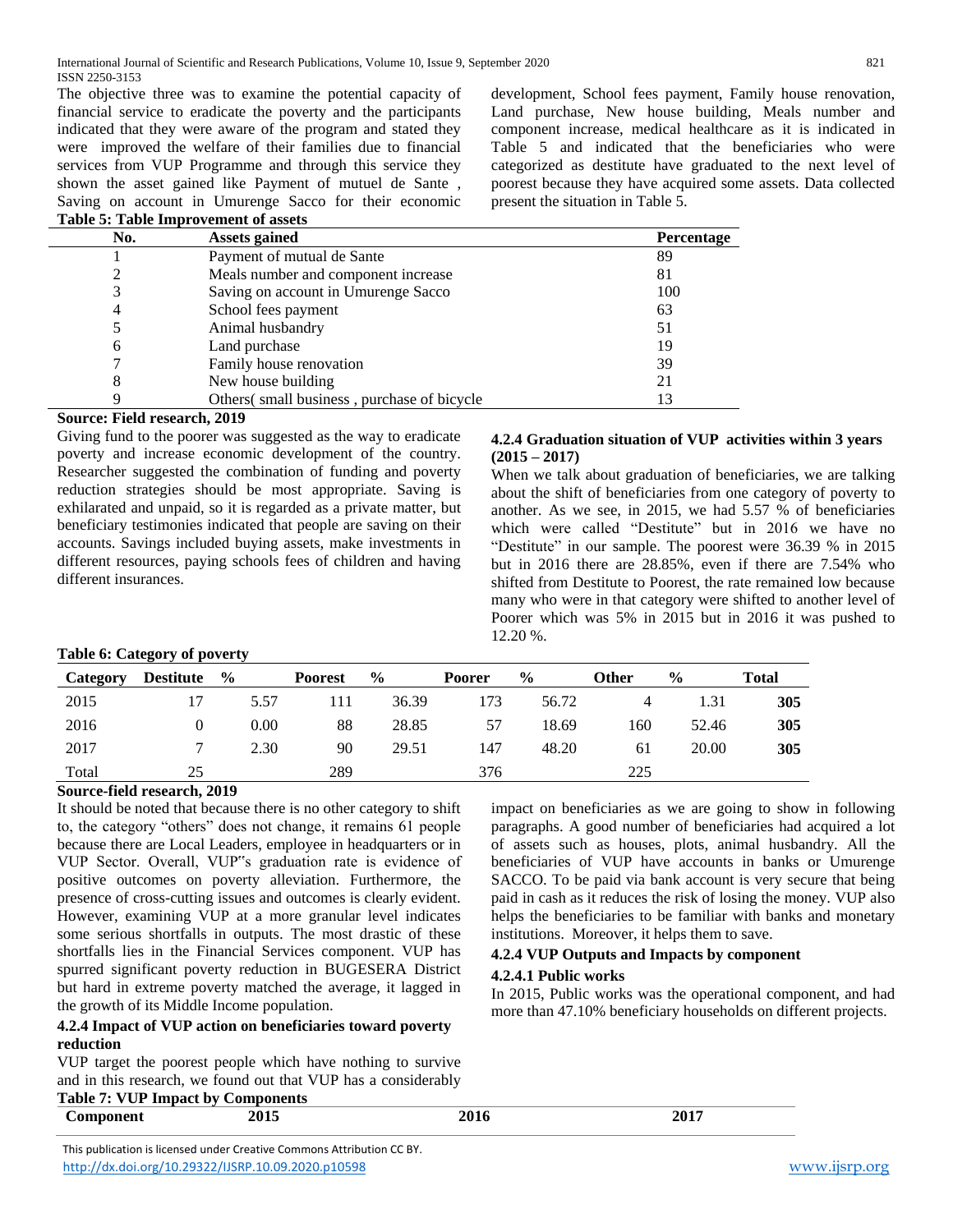International Journal of Scientific and Research Publications, Volume 10, Issue 9, September 2020 822 ISSN 2250-3153

| 19911 2290-9199 | <b>Allocation</b> | <b>Execution</b> | <b>Allocation</b> | <b>Execution</b> | <b>Allocation</b> | <b>Execution</b> |
|-----------------|-------------------|------------------|-------------------|------------------|-------------------|------------------|
| <b>Public</b>   | 43,000,000        | 31, 542, 000     | 148,250,490       | 147,877,000      | 105,722,028       | 92,354,450       |
| Works           |                   |                  |                   |                  |                   |                  |
| <b>Direct</b>   | 143,000,000       | 131,542,000      | 7,218,000         | 7,334,315        | 21,280,800        | 21,061,200       |
| <b>Support</b>  |                   |                  |                   |                  |                   |                  |
| Financial       | $\theta$          | $\theta$         | 71,020,936        | 71,020,936       | 42.334.276        | 42,333,000       |
| <b>Services</b> |                   |                  |                   |                  |                   |                  |
| <b>Total</b>    | 186, 000, 000     | 163,084,000      | 226,489,426       | 226.231.251      | 169,337,104       | 155,748,650      |

## **Source: VUP Data Base VUP Bugeseara 2019**

VUP employed a great number to work on the project of environmental protection were many especially making terraces and fighting against erosion. 59 percent of plans in 2015 to 73 percent in 2015/2017. Another activity in VUP is road making. The activities were diversified over period of time. The new project that was put into practice 2015/2016 were the school construction, markets construction, infrastructure, and increased finance, construction of bridges and cultivation of crops.

During the January-June 2015 mini-budget year, transfers were made of 143,000,000 Rwf to the beneficiaries regarding to the sample size. This was decreased to 7,218,000 Rwf during the 2015/2016 financial year, which also increased to 21,280,800 Rwf for the financial year 2016/2017, however, as there are families which are poorer, no surprise if they are helped. The poorer families with no capacity to including those in old age, disabled and chronically sick people without forgetting childheaded families. The launch of financial services component was held in January 2015 and VUP, administrative staff at cell and sector levels were trained in Ubudehe Credit Scheme/Financial Service design and procedures.

The first loans were disbursed in March 2016. The form and size of loans given out in fiscal year 2015/2016 where BUGESERA District gained 71,020,936 Rwf. The type of loan given was individual 69 percent and group loan 30 percent and then cooperative loan 1 percent. The total amount of beneficiaries equal to 76 percent. Agriculture, livestock and trade are considered as the basic income generating activities. Other kinds of activities includes non-agricultural trade, hand craft, tailoring and fishing to increase the access to money for poorer families is one of the objectives of VUP. FS programmes are provided mainly to groups rather than individuals, and recipients must present projects to a committee for review, and have a SACCO account. Each sector in a district has an amount of funds to disburse for FS, and sends out a call for proposals. Because the amount given to groups is higher than that for individuals, some form groups to access the higher amount and then fold following the receipt of funds. Initially, the requirement to repay the loan was not very clear to recipients. Many beneficiaries treated the loans as grants. A key challenge in this respect is that VUP staff are also responsible for monitoring loan repayment. Given the wide range of duties of VUP staff, this impacts the efficiency of monitoring. Local authorities, like the SACCOs, do not always feel a sense of ownership towards the VUP FS funding, given its external nature. As a result, they are not sufficiently committed

 This publication is licensed under Creative Commons Attribution CC BY. <http://dx.doi.org/10.29322/IJSRP.10.09.2020.p10598> [www.ijsrp.org](http://ijsrp.org/)

to ensuring its recovery. This, combined with a lack of knowledge (or willingness) among beneficiaries regarding the requirement to repay the loans adds further pressure to the problem of repayment.

### **5.2 CONCLUSION AND RECOMMENDATIONS**

As conclusion, this chapter shows that programme of Vision 2020 has actively contributed to the social economic development of its beneficiaries for the purpose of poverty reduction. The programme of VUP has played a vital role in financial transformation, improving standard of living, and easing access to health care through various projects implemented with targeted to eradicate the poverty for the poorest sectors. Government of Rwanda, has played an enormous effort not only to help poor peoples on financial issues but also boost their mind for shifting the agriculture jobs with non-farming jobs. As it was indicated, the big number of respondents have supported the positive change in their socioeconomic development situation after implementation of the program of Ubudehe. This shows a vital role played by the programme of Ubudehe in socio-economic development of its beneficiaries in helping them to cover the basic needs such as health insurance, school attendance, improving their income, savings, standard of living. The programme of Vision 2020 has changed significantly the condition of living of Bugesera District where some residents were hardly paying basic needs such as; medical insurance and materials for children school attendance in basic education and they have arrived at covering some basic needs through income generated by Ubudehe projects.

Having growth of economy, the country should be able to fund the construction of roads and other infrastructures and lead to the opportunities to different trade activities and thereby the reduction of poverty. This intervention should have the ability to foster working productivity growth because better-quality of employees would be more voluntarily offered, while at the same time marketing infrastructure would be improved. In addition, different poverty reduction strategies can be adopted. Analysis should provide clear information on the household, such as the head of the family, the sex of the head, the age of the head, and those who are able to work, those who have daily jobs, the number of hours they work and the amount of money they earn.

Development of economy is necessary but unfortunately there are no enough materials to generate broad strategies for reduction of poverty in Rwanda. Stakeholders and the Rwandan